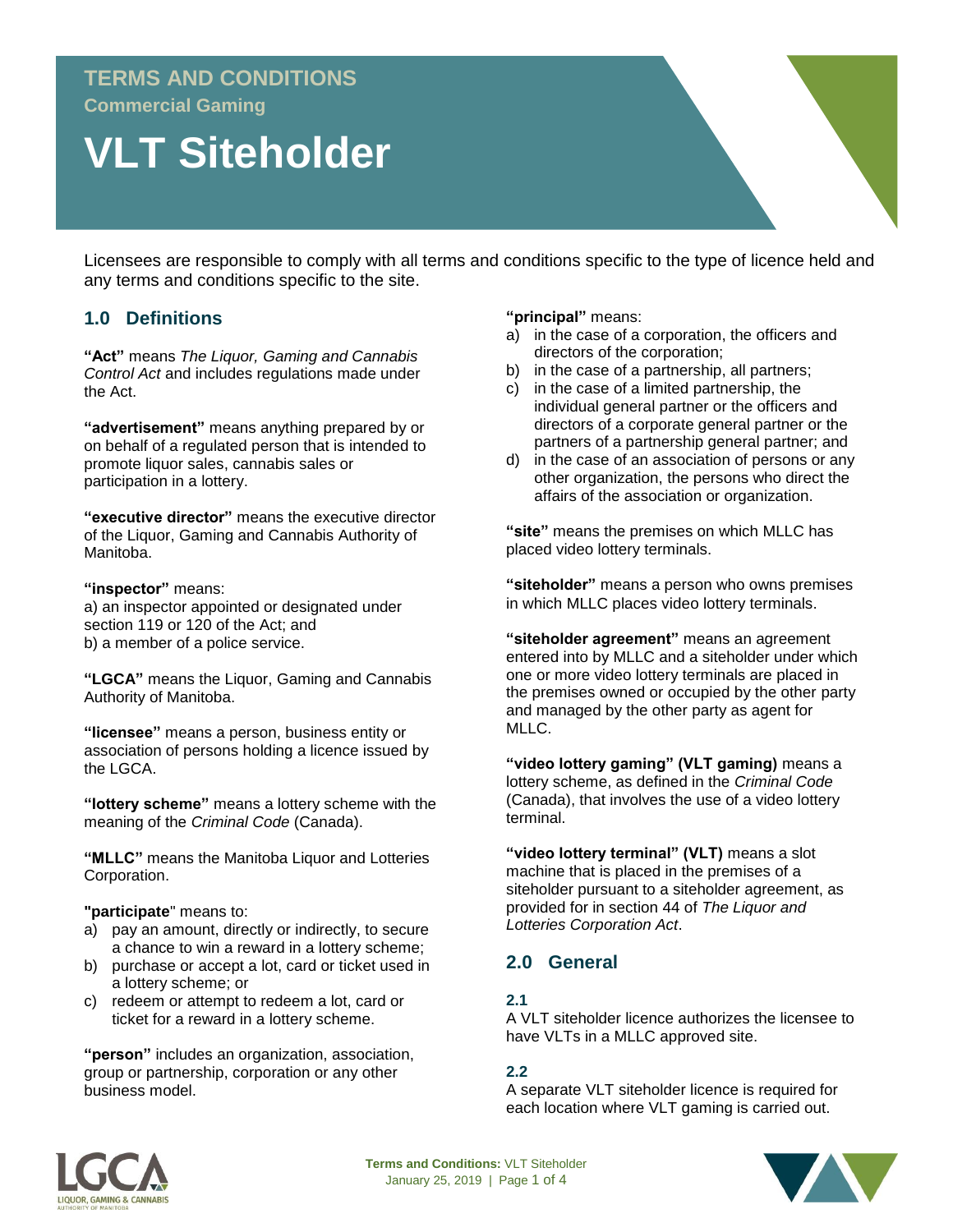# **2.3**

The licensee must ensure that the VLTs are operated in accordance with the Act.

#### **2.4**

No proprietary rights accrue with a licence.

# **2.5**

A siteholder licence will be suspended or terminated immediately if the licensee's siteholder agreement is suspended or terminated.

# **2.6**

Every advertisement prepared by or on behalf of a licensee must comply with the Canadian Code of Advertising Standards established by Advertising Standards Canada.

#### **2.7**

The executive director may, at any time, add, vary, repeal or substitute terms and conditions of a licence.

# **2.8**

All required information must be submitted as directed by the LGCA.

# **3.0 Operations**

#### **3.1**

The licensee is responsible for the conduct of all employees involved in the operation of VLTs in the site.

# **3.2**

When a licensee requires identification to verify proof of age, the licensee must require the person produce one of the following types of identification that belong to the person:

- a) a valid passport;
- b) a valid driver's licence;
- c) a valid identification card issued by Manitoba Public Insurance;
- d) a valid Secure Certificate of Indian Status issued by the Government of Canada;
- e) two valid pieces of government-issued identification, with at least one piece of identification containing a photograph of the person.

#### **3.3**

If the person refuses or is unable to produce the required identification, the licensee must refuse to permit the person to play VLTs or enter the area where VLTs are situated.

# **3.4**

The licensee may not have any VLT or related equipment unless it is owned and authorized by the MLLC.

### **3.5**

The licensee shall not move any VLT from the location of installation.

#### **3.6**

The licensee shall not manipulate, nor permit anyone else to manipulate a VLT or related equipment in an effort to influence the outcome of a game.

#### **3.7**

The licensee shall not activate, nor permit anyone else to activate a VLT by fraudulent means.

#### **3.8**

The licensee shall not modify a VLT or related equipment.

#### **3.9**

The licensee shall not grant credit, cash cheques, provide advances on credit cards or give cash through the use of a debit card, to enable a person to play a VLT.

#### **3.10**

The licensee must ensure minors do not participate in VLT gaming.

#### **3.11**

The licensee shall not promote or participate in unsanctioned gaming.

#### **3.12**

The licensee must continue to comply with any terms and conditions under which the VLT licence was issued unless otherwise authorized by the LGCA.

#### **3.13**

The licensee must ensure that all persons working in the VLT area have successfully completed a social responsibility training course specified by the executive director.

#### **3.14**

The licensee shall display any material/signage as required by the LGCA in a prominent place where VLTs are located.

#### **3.15**

The licensee shall advise players of the protocols for prize redemption and prize payouts.



**Terms and Conditions:** VLT Siteholder January 25, 2019 | Page 2 of 4

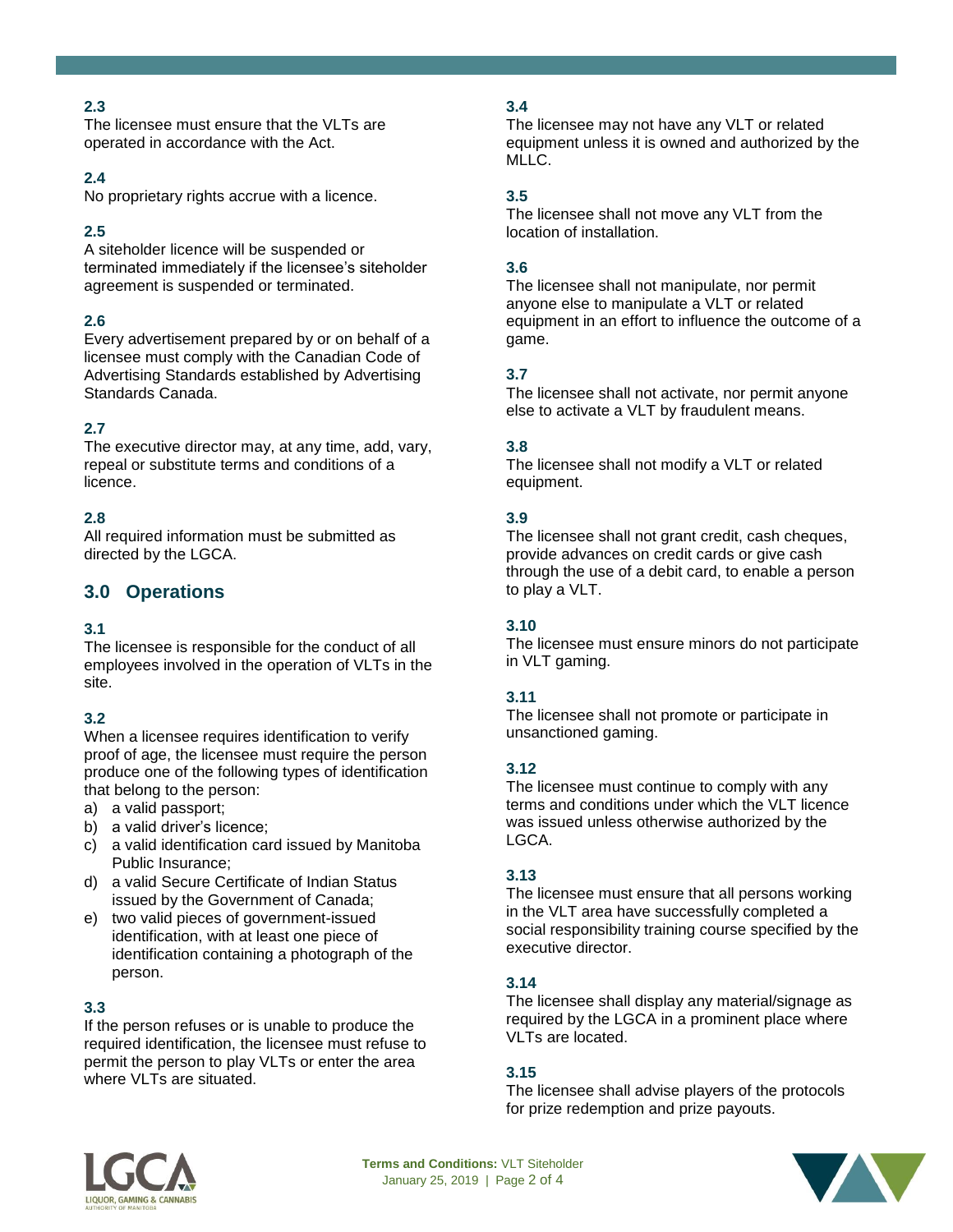# **4.0 Inspection**

#### **4.1**

For the purposes of determining compliance with the Act, an inspector may at any reasonable time, without a warrant, enter:

- a) any business premises of a licensee;
- b) any other premises, other than a dwelling where the inspector has reasonable grounds to believe that records or items relevant to the administration or enforcement of the Act are kept.

#### **4.2**

The licensee or person in charge of the site being inspected or having custody or control of the relevant records or things must:

- a) produce or make available to the inspector all records and things that the inspector requires for the inspection;
- b) provide any assistance or additional information, including personal information that the inspector reasonably requires to perform the inspection; and
- c) answer questions related to the purpose of the inspection that are asked of them by the inspector.

### **4.3**

A licensee must not obstruct or hinder or make a false or misleading statement to an inspector who is exercising powers or performing duties under the Act.

# **5.0 Offences and Compliance**

#### **5.1**

It is an offence to contravene a provision of the Act or these terms and conditions.

#### **5.2**

A licensee must not operate VLTs in contravention of a regulation made under *The Manitoba Liquor and Lotteries Corporation Act*.

#### **5.3**

A licensee who is the subject of a compliance order must comply with the order.

#### **5.4**

Unless the compliance order is appealed, a licensee who is ordered to pay an administrative penalty must pay the amount of the penalty to the LGCA within the time specified in the order.

# **5.5**

The executive director can suspend or cancel the licence if the licensee fails to comply with an order.

# **5.6**

A licensee is guilty of an offence under this Act who:

- a) contravenes a provision of this Act; or
- b) knowingly makes a false statement in an application for or renewal of a licence, permit or approval or in any record, return or report required under this Act.

### **5.7**

A licensee who is guilty of an offence is liable on conviction:

- a) in the case of an individual, to a fine of not more than \$100,000, imprisonment for up to one year, or both; and
- b) in the case of a corporation, to a fine of not more than \$500,000.

#### **5.8**

If a corporation commits an offence under this Act, a director or officer of the corporation who authorized, permitted or acquiesced in the commission of the offence is also guilty of an offence and is liable on conviction to the applicable penalties set out in 5.7(a), whether or not the corporation has been prosecuted or convicted.

# **6.0 Change in Control and Notification Obligations**

#### **6.1**

A transfer or assignment of a licence is not valid without the written consent of the executive director.

#### **6.2**

A licence ceases to be valid if there is a prescribed change in control of the licensee, unless the executive director approves the proposed change in accordance with the regulations.

#### **6.3**

Unless approved by the executive director, a licence ceases to be valid if:

- a) the licensee sells, assigns or transfers its assets through which it carries out the activities authorized by the licence;
- b) 10% or more of the shares, or any class of share, of the following are sold, assigned or transferred:
	- i) a licensee that is a corporation, or
	- ii) a corporation that effectively controls the business of a corporation that is a licensee;
- c) a person becomes or ceases to be a partner of a licensee that is a partnership;
- d) a person becomes entitled to any of the profits from the licensed activity or becomes liable for



**Terms and Conditions:** VLT Siteholder January 25, 2019 | Page 3 of 4